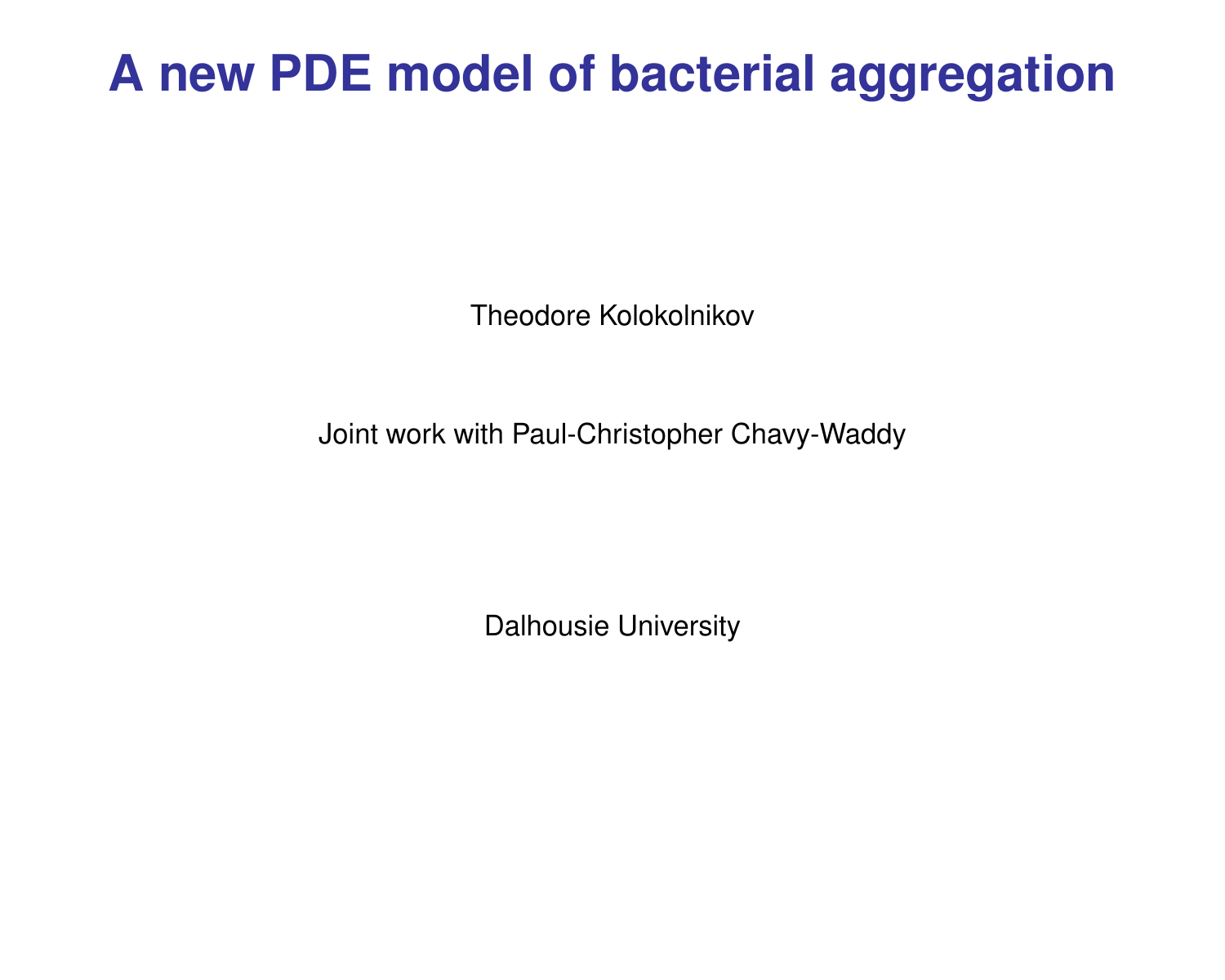### **Galante-Wisen-Bhaya-Levy model (agent–based):**

- $\bullet\,$  Each bacteria has position  $x_j$  and a direction  $d_j.$  Bacteria move at some  $\mathop{\sf fixed}\nolimits$  speed.
- Bacteria switches its direction at a certain **switching rate**.
	- **-** When choosing new direction, the bacteria picks at random another bacteria within its **sensing radius**, and then orients itself to move towards it.



• Aggregations form as switching rate is increased.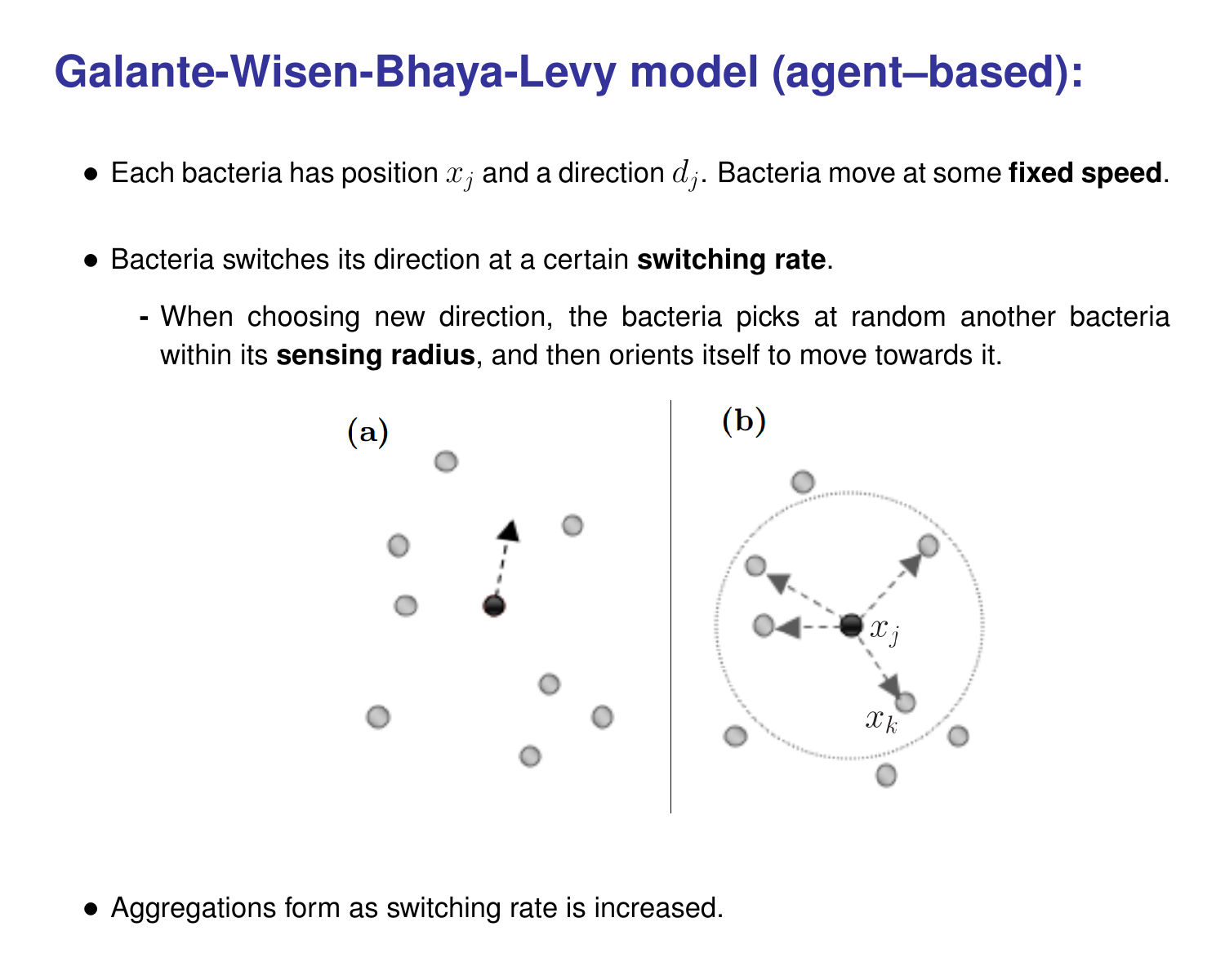#### • Pseudocode:

```
for t=0:dt:1000
```
for j=1:n % cycle through each bacteria

if rand < **switching rate**\*dt

Pick a random bacteria  $x_k$  within **sensing radius** of  $x_j$ Update orientation:  $d_j = \left(x_k - x_j\right) / |x_k - x_j|$ 

end

end

```
x=x+d*speed*dt
```
end



- Movie: switching rate  $= 3$
- Movie: switching rate  $= 2$
- Movie: switching rate  $= 0.5$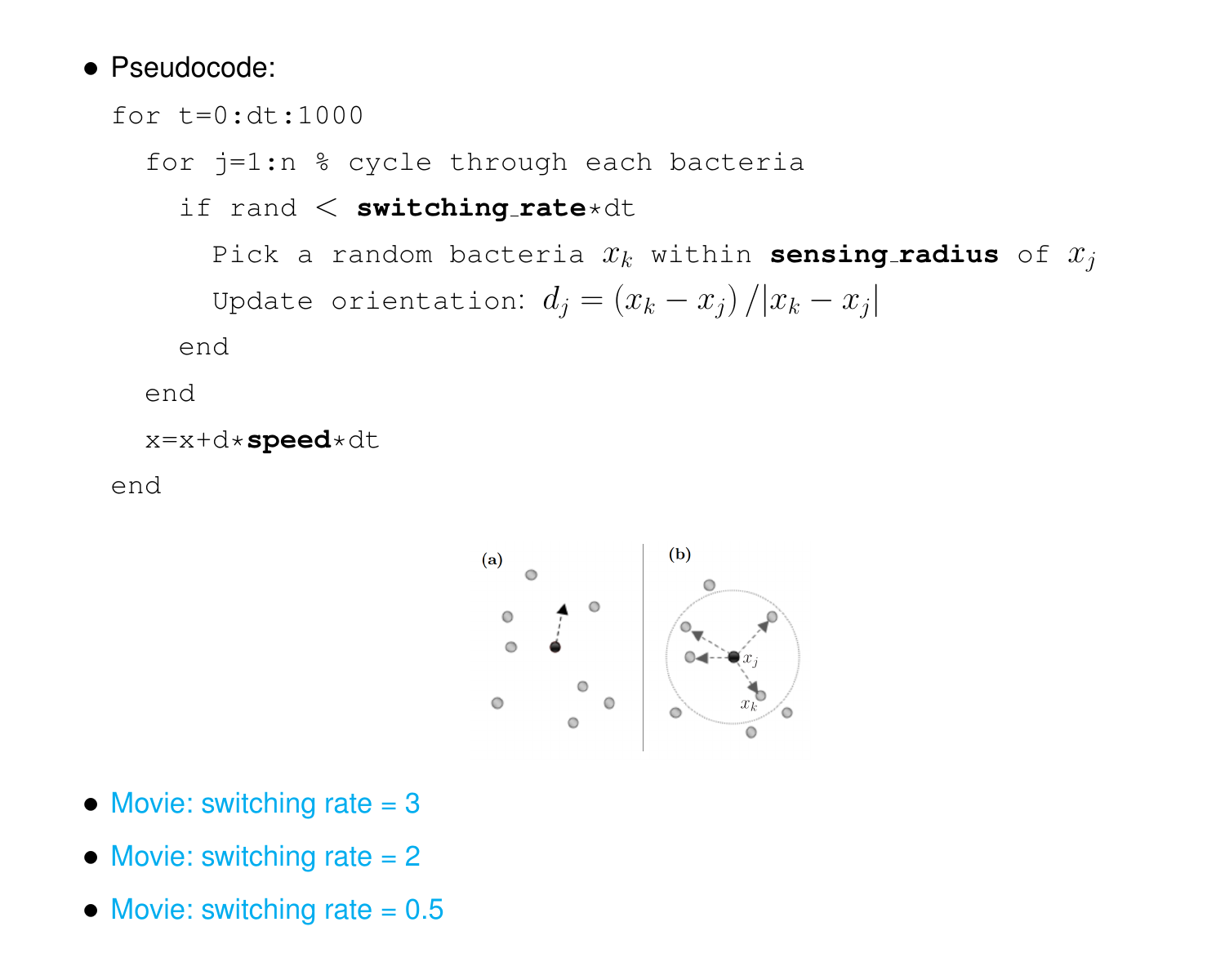## **One-dimensional ODE lattice model (Galante-Levy)**

- $\bullet$  Each bacteria is oriented either left or right. Denote average densities by  $L_j,R_j$  for lattice points  $j = 1 \ldots n$ .
- At each time-step:
	- **-** Bacteria either moves to an adjacent cell according to its current orientation with rate  $a$
	- **-** Or it switches orientation with rate c
- ODE lattice model on  $n$  bins:

$$
\frac{dR_j}{dt} = aR_{j-1} - (a+c)R_j + cU_{j-1}\eta_{j-1}^+
$$
\n(1a)

$$
\frac{dL_j}{dt} = aL_{j+1} - (a+c)L_j + cU_{j+1}\eta_{j+1}^- \tag{1b}
$$

$$
U_j = L_j + R_j,\tag{1c}
$$

$$
\eta_j^{\pm} = \frac{\sum_{k=1}^d U_{j\pm k}}{\sum_{k=1}^d (U_{j+k} + U_{j-k})}.
$$
\n(1d)

- Simulation of ODE model
	- **-** Uniform state: movie: a=1, c=1.9
	- **-** Aggregations form: movie: a=1, c=2.2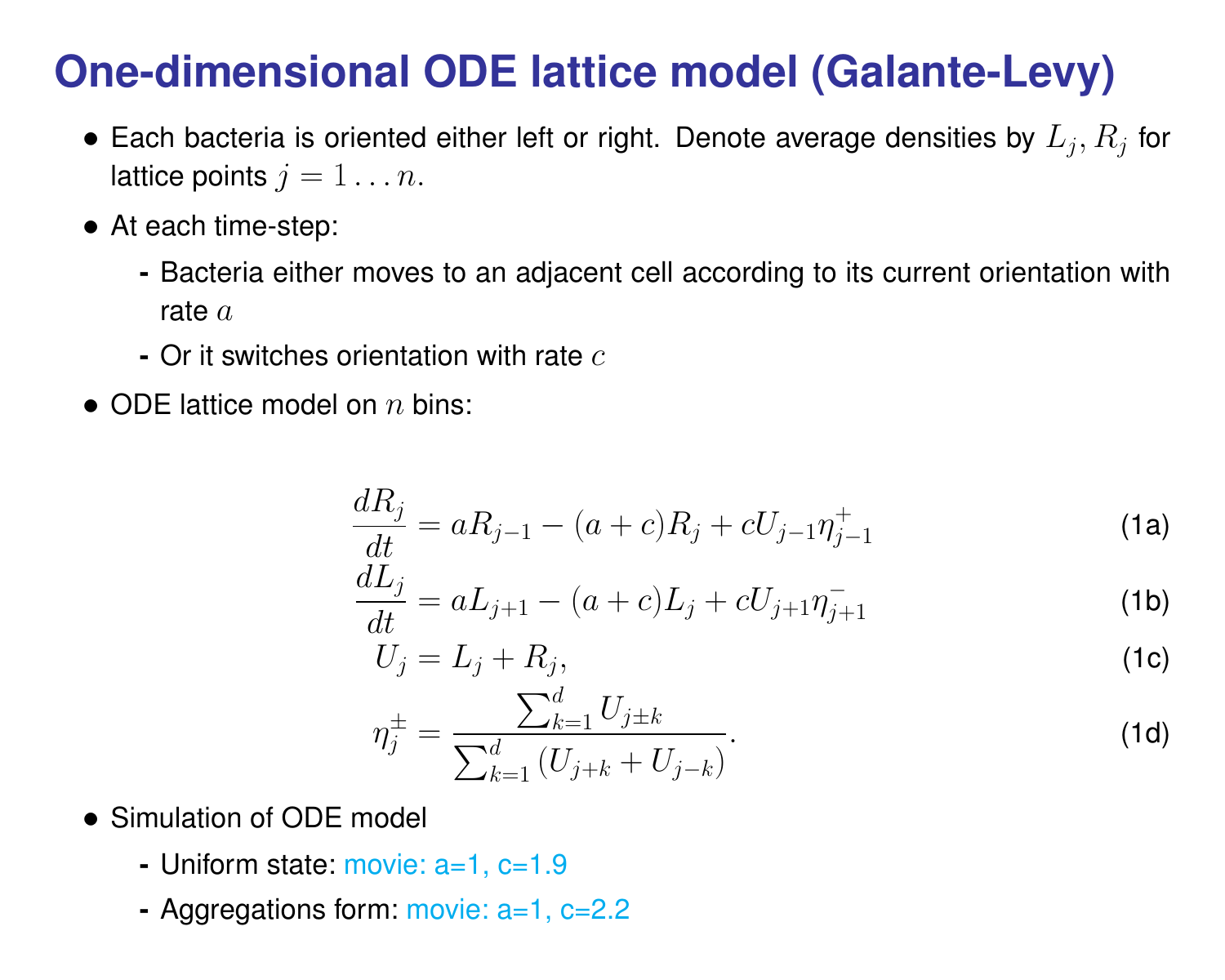## **Symmetrization**

• Let

$$
V_j = R_{j+1} + L_{j-1}; \t U_j = R_j + L_j.
$$
 (2)

• The model becomes:

$$
\frac{dU_j}{dt} = a(U_{j-1} + U_{j+1} - V_j) - (a + c)U_j + c\left(U_{j-1}\eta_{j-1}^+ + U_{j+1}\eta_{j+1}^-\right)
$$
\n
$$
\frac{dV_j}{dt} = (a + c)(U_j - V_j)
$$
\n
$$
\eta_j^{\pm} = \frac{\sum_{k=1}^d U_{j\pm k}}{\sum_{k=1}^d (U_{j+k} + U_{j-k})}.
$$
\n(3)

 $\bullet$   $U_j = R_j + L_j$  is the **total** bacteria in bin  $j;$ 

- $V_j = R_{j+1}+L_{j-1}$  represents the density of bacteria near bin  $j$  that is **diffusing away** from bin  $j$ .
- At the steady state, the total density is the same as the diffusing density.
- $\bullet$  Simplified model: suppose that  $V_j \sim U_j$ , then

$$
\frac{dU_j}{dt} = a(U_{j-1} + U_{j+1}) - (2a + c)U_j + c\left(U_{j-1}\eta_{j-1}^+ + U_{j+1}\eta_{j+1}^-\right) \tag{4}
$$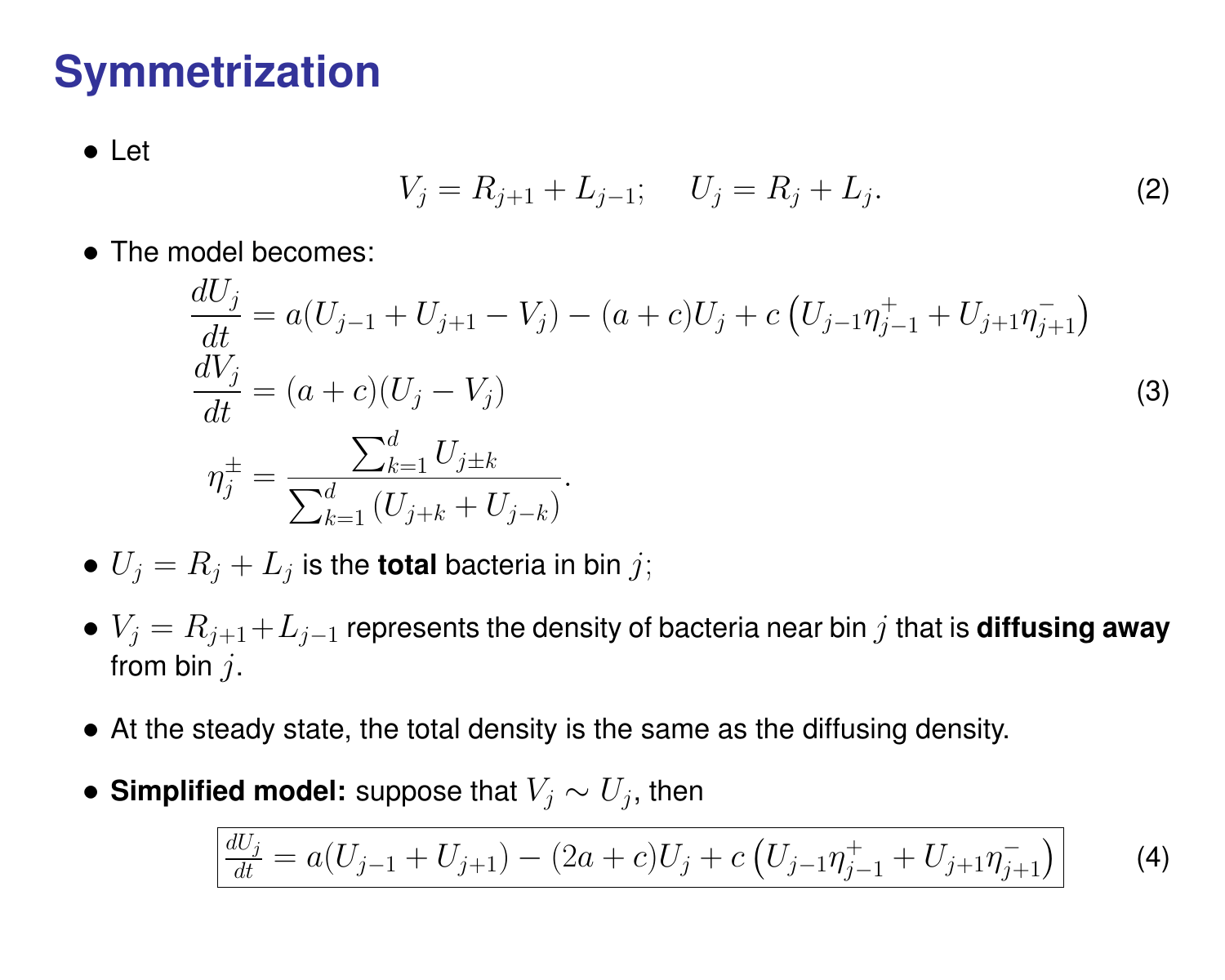#### **Stability of the homogeneous state**

The model

$$
\frac{dU_j}{dt} = a(U_{j-1} + U_{j+1}) - (2a + c)U_j + c\left(U_{j-1}\eta_{j-1}^+ + U_{j+1}\eta_{j+1}^-\right)
$$

has admits a homogeneous state  $U_j = U$ . Linearize around it:

$$
U_j(t) = U + \phi_j e^{\lambda t}
$$

Then

$$
\lambda \phi_j = \left( a + \frac{c}{2} + \frac{c}{4d} \right) (\phi_{j-1} + \phi_{j+1}) - \left( 2a + c - \frac{c}{2d} \right) \phi_j \n- \frac{c}{4d} (\phi_{j+d} + \phi_{j-d} + \phi_{j+d+1} + \phi_{j-d-1})
$$

Anzatz:

$$
\phi_j = \phi e^{\lambda t} e^{\frac{2\pi m j i}{n}}; \quad m = 0 \dots n-1
$$

$$
\boxed{\lambda = f\left(\frac{2\pi m}{n}\right), \quad m = 0 \dots n - 1,}
$$
\n
$$
f(\theta) = (2a + c)\left(\cos\left(\theta\right) - 1\right) + \frac{c}{2d}\left(1 + \cos\left(\theta\right) - \cos\left(d\theta\right) - \cos\left((d+1)\theta\right)\right)}
$$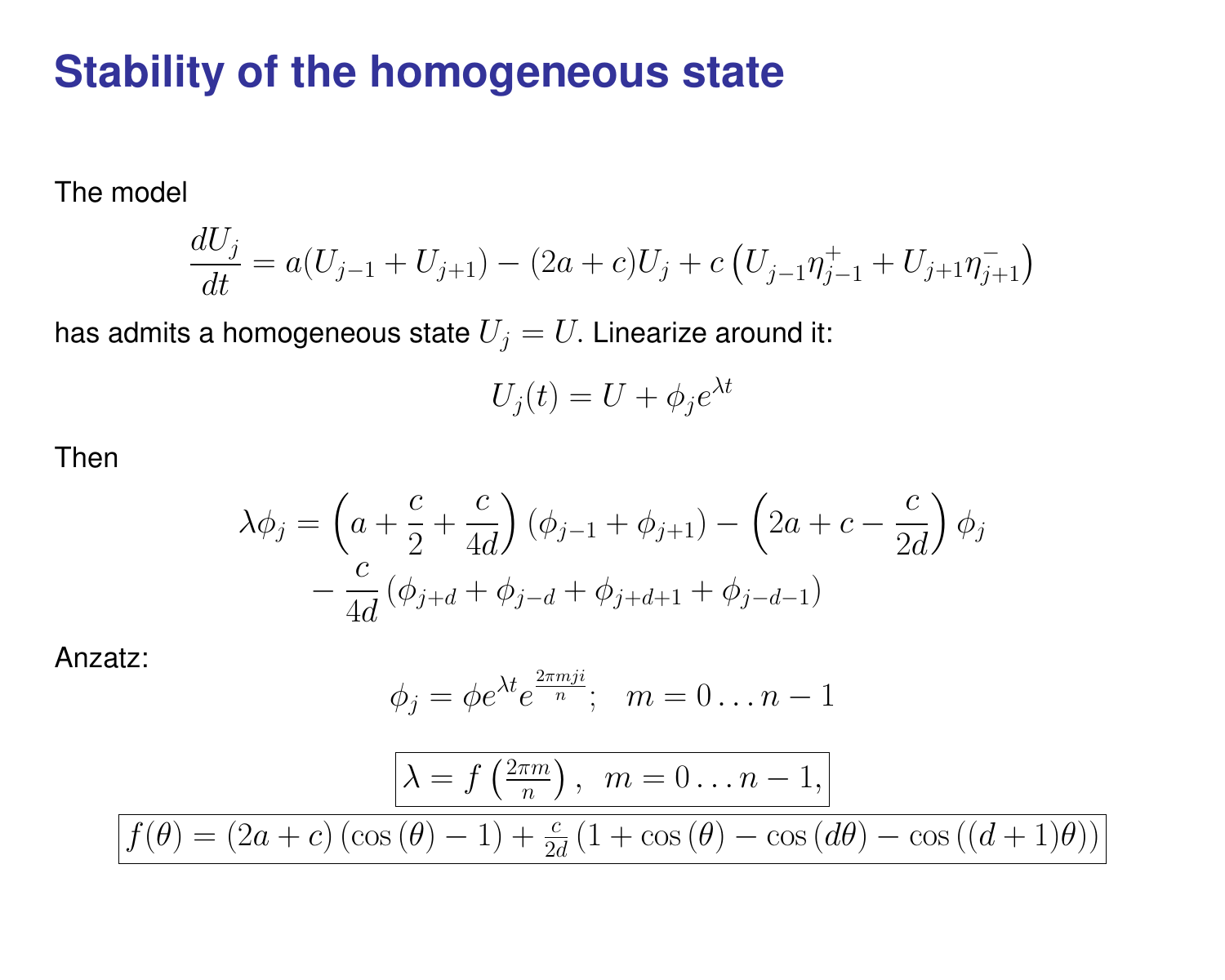

• 
$$
f(0) = 0, \ f'(0) = 0,
$$

- Can be shown that  $f(\theta) \leq 0$  for all  $\theta$  iff  $f''(0) = -2a + dc < 0$ ,
- Homogeneous state is stable if  $c < c_0$ ; unstable if  $c > c_0$ , where

$$
c_0=2a/d.
$$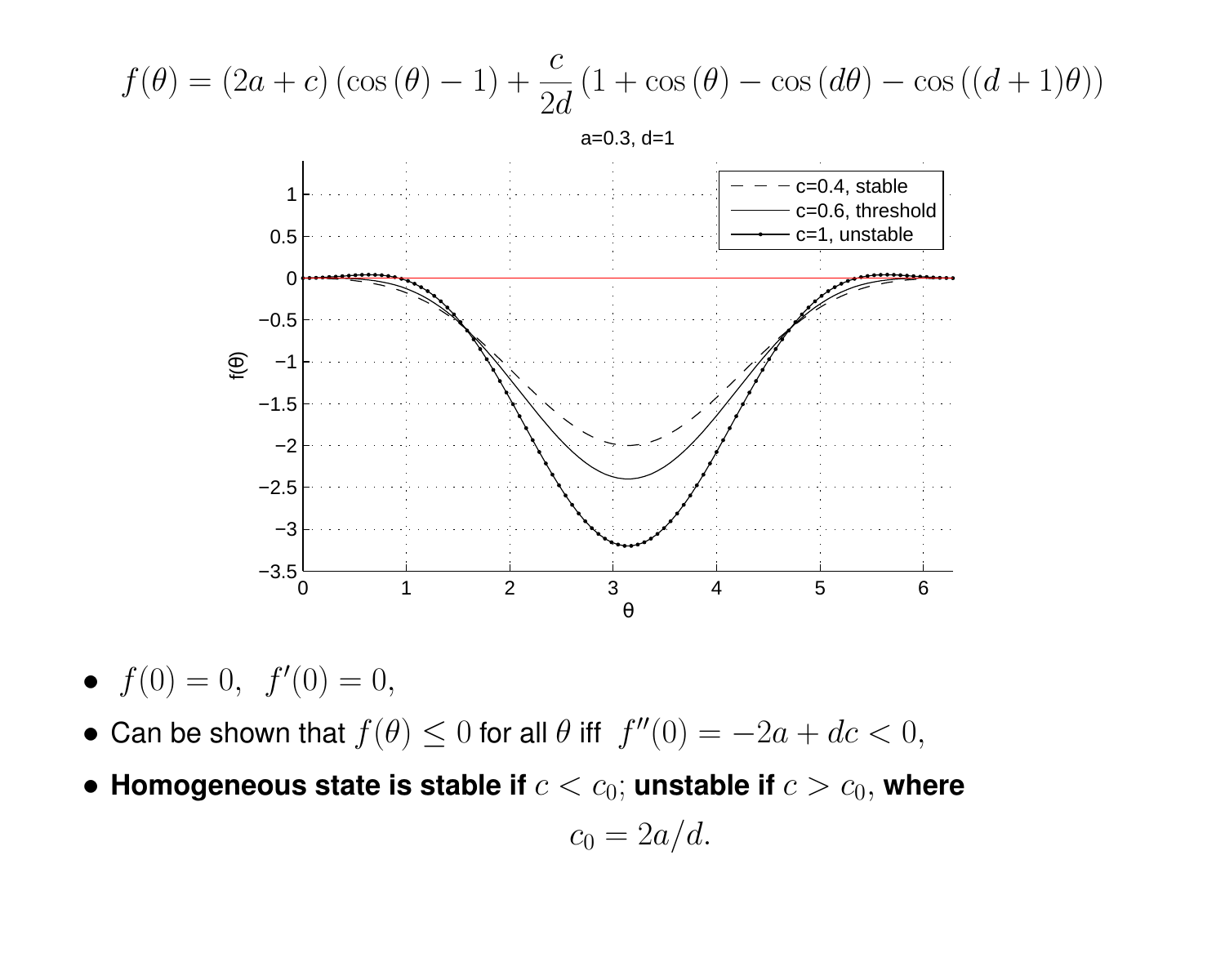#### **Continuum limit**

$$
\frac{dU_j}{dt} = a(U_{j-1} + U_{j+1}) - (2a + c)U_j + c\left(U_{j-1}\eta_{j-1}^+ + U_{j+1}\eta_{j+1}^-\right)
$$

- Let  $U_j(t) = u(x, t)$  so that  $U_{j+k}(t) = u(x + kh, t)$
- $\bullet\,$  Expanding up to  $O(h^2),$  we get:

$$
u_t = -h^2 \left( c \frac{d}{2} - a \right) u_{xx}
$$

- This recovers the linear stability threshold  $c_2^d-a=0.$ 

 $\bullet\,$  Expanding to  $O(h^4)$  we get:

$$
u_t = -Au_{xx} - Bu_{xxxx} + C\left(\frac{u_x u_{xx}}{u}\right)_x, \quad v_t = (a+c)(u-v);
$$
  
\n
$$
A = h^2 \left(c\frac{d}{2} - a\right); \quad B = \frac{h^4}{12} \left(\frac{c}{2} \left[1 + d\left(d^2 + 2d + 3\right)\right] - a\right);
$$
  
\n
$$
C = \frac{h^4}{24}c\left(2d + 1\right)(d + 1)^2.
$$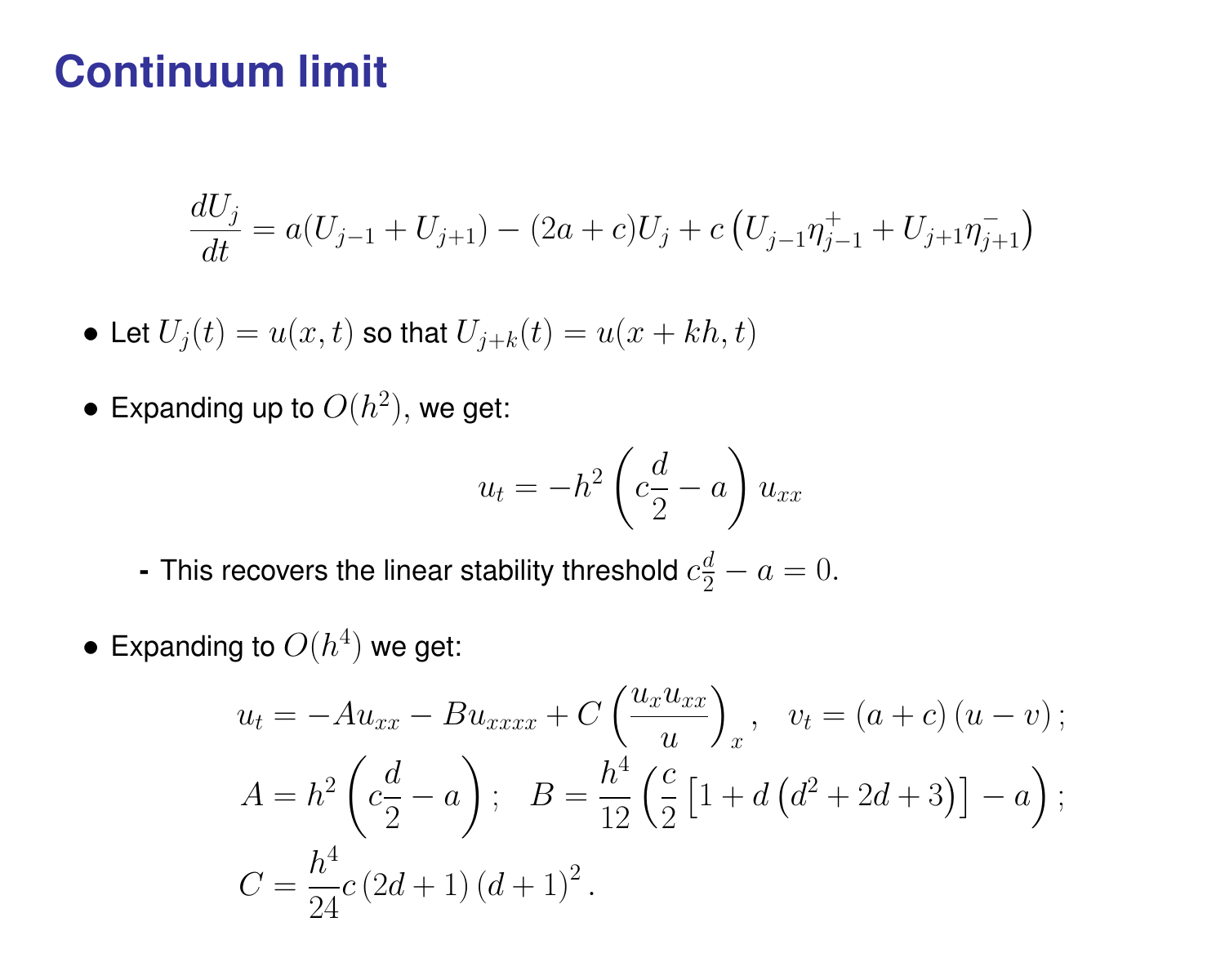



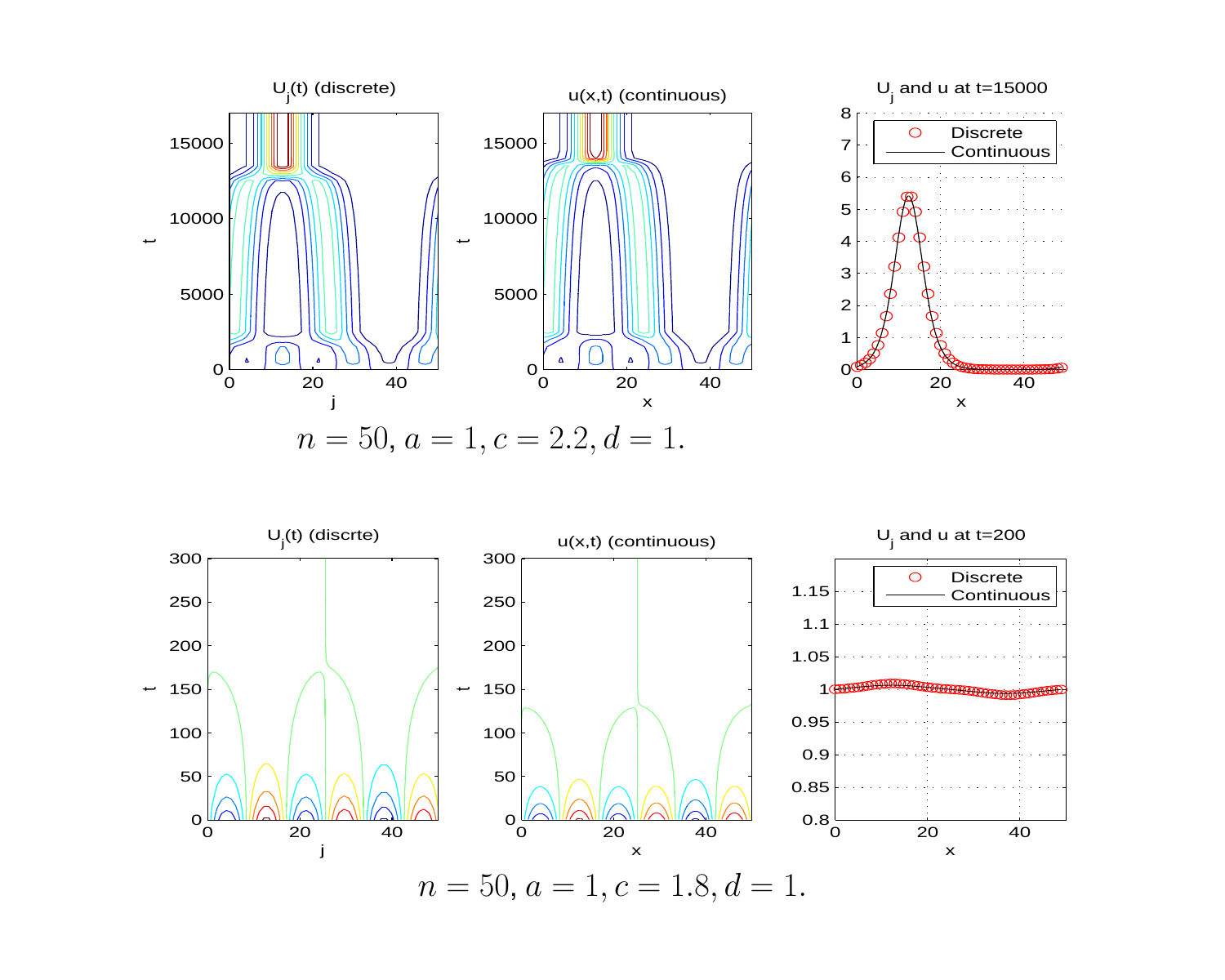• Suppose that  $c_2^d - a > 0$  (i.e. homogeneous state unstable). Scale  $x =$  $\hat{x}\left(B/A\right)^{1/2};~~~t=\hat{t}BA^{-2}.$  After dropping the hats we then obtain

$$
u_t = -u_{xx} - u_{xxxx} + \alpha \left(\frac{u_x u_{xx}}{u}\right)_x \tag{5}
$$

where

$$
\alpha := \frac{c(2d+1)(d+1)^2}{(c[1+d(d^2+2d+3)]-2a)}.
$$
\n(6)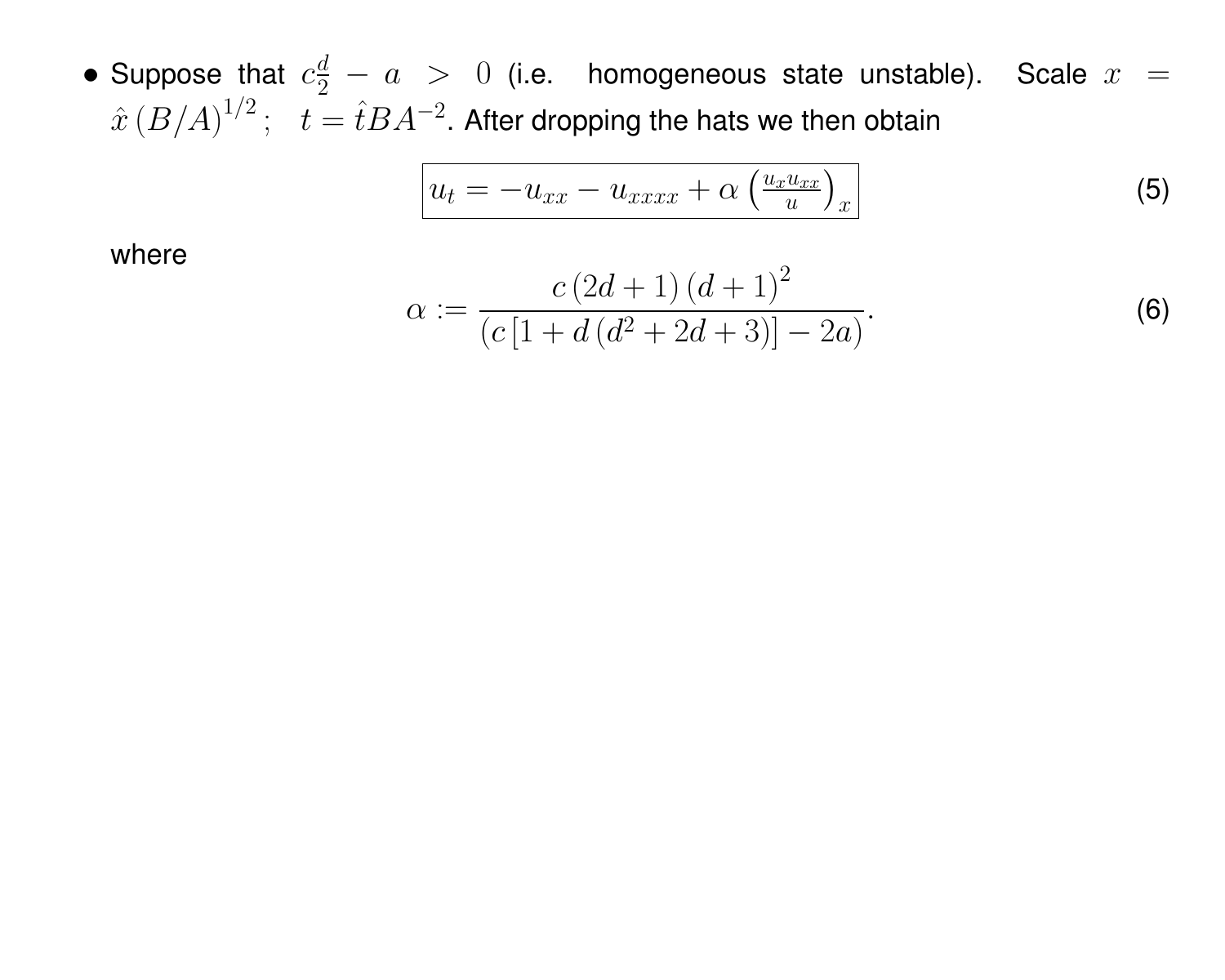#### **Inhomogeneous steady state**

$$
u_t = -u_{xx} - u_{xxxx} + \alpha \left(\frac{u_x u_{xx}}{u}\right)_x
$$

Set  $u_t = 0$  and assume u decays at  $\infty$  :

$$
0 = -u_x - u_{xxx} + \alpha \frac{u_x u_{xx}}{u}.
$$
 (7a)

Because of scaling symmetry  $u \to \lambda u$ , we get a reduction of order:

$$
u = \exp(v); \quad v_x = z
$$
  

$$
z'' + z + (3 - \alpha)zz' + (1 - \alpha)z^3, \quad z = u_x/u.
$$

Write it as:

$$
\frac{dz}{dx} = w;
$$
\n
$$
\frac{dw}{dx} = -z + (\alpha - 3)zw + (1 - \alpha)z^{3}.
$$
\n(9)

Get 1st order Abel ODE:

<span id="page-10-0"></span>
$$
\frac{dw}{dz} = \frac{-z}{w} - (3 - \alpha)z - (1 - \alpha)\frac{z^3}{w}.
$$
 (10)

Phase portarat: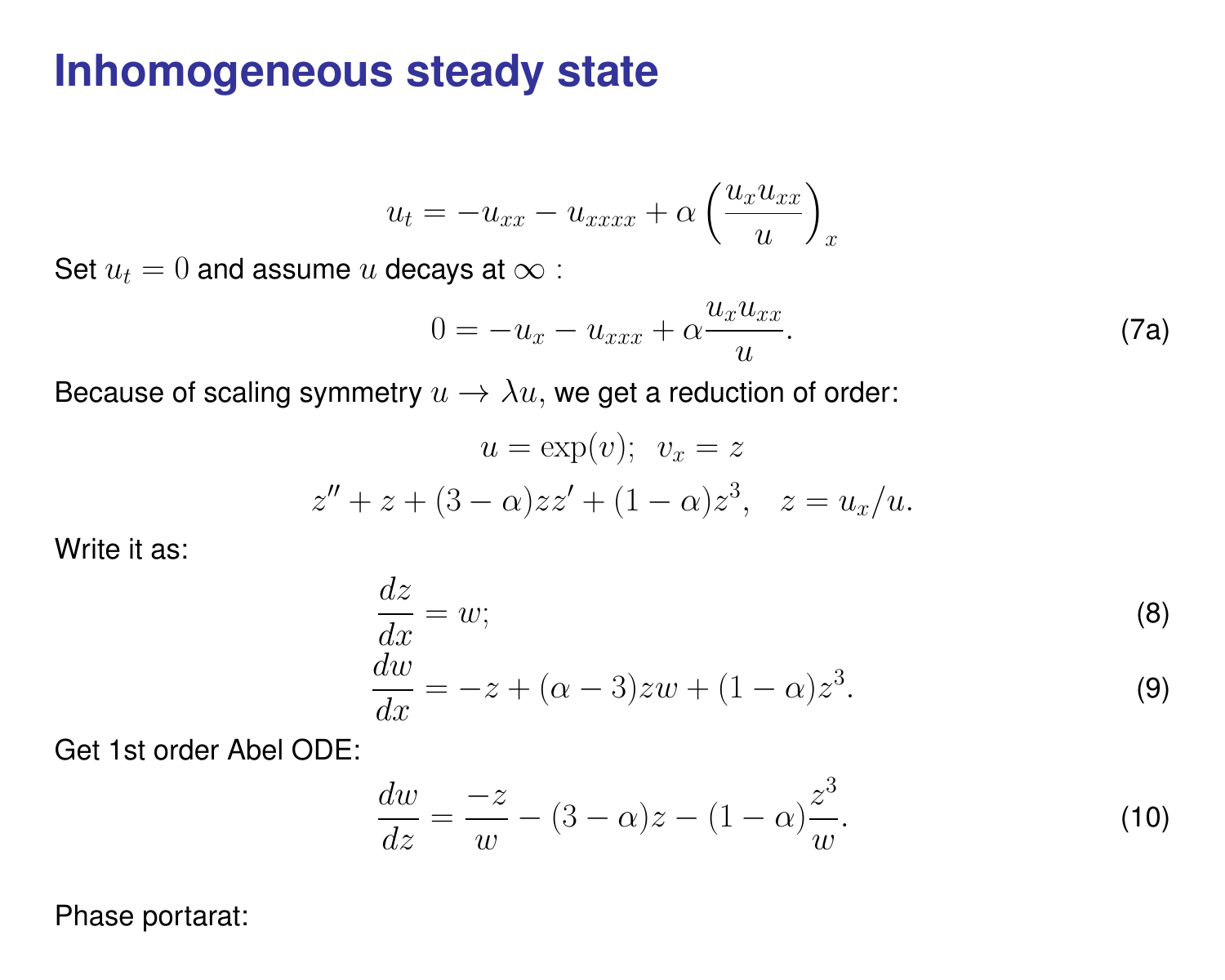

The two saddles are connected by heteroclinic orbits of the form of a parabola. So try **Anzatz:**

$$
w = Az^2 + B.
$$

There are two solutions:

$$
w_1 = \frac{(\alpha - 1)z^2 - 1}{2}
$$
;  $w_2 = -z^2 + \frac{1}{\alpha - 1}$ .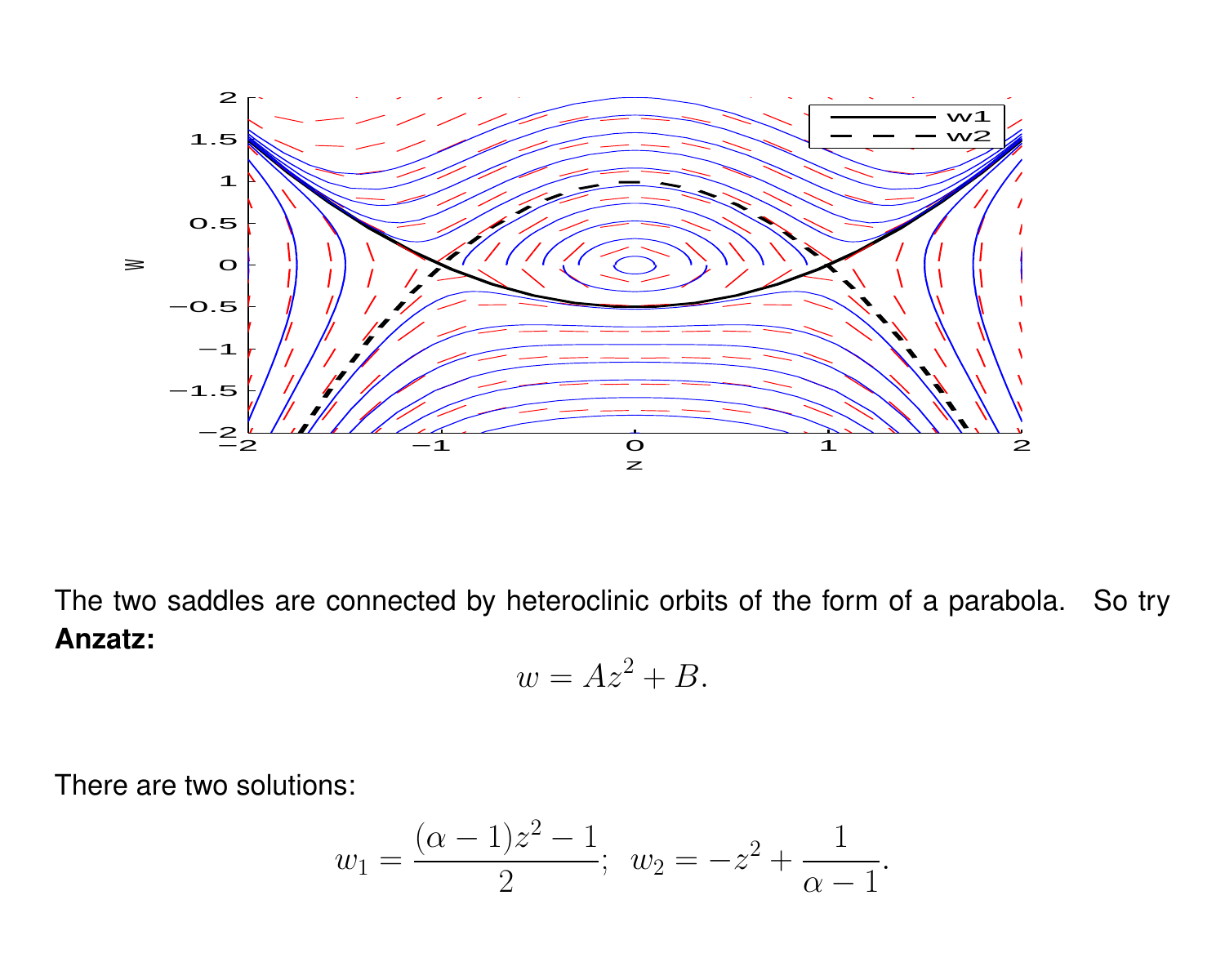Substitute  $w=w_1$  into ([9\)](#page-10-0) yields

$$
\frac{dz}{dx} = \frac{(\alpha - 1)z^2 - 1}{2} \tag{11}
$$

Solve it and unwind the transformations to get

$$
u(x) = C \left[ \text{sech}\left(\frac{\sqrt{\alpha - 1}}{2}x\right) \right]^{\frac{2}{\alpha - 1}}.
$$
 (12)